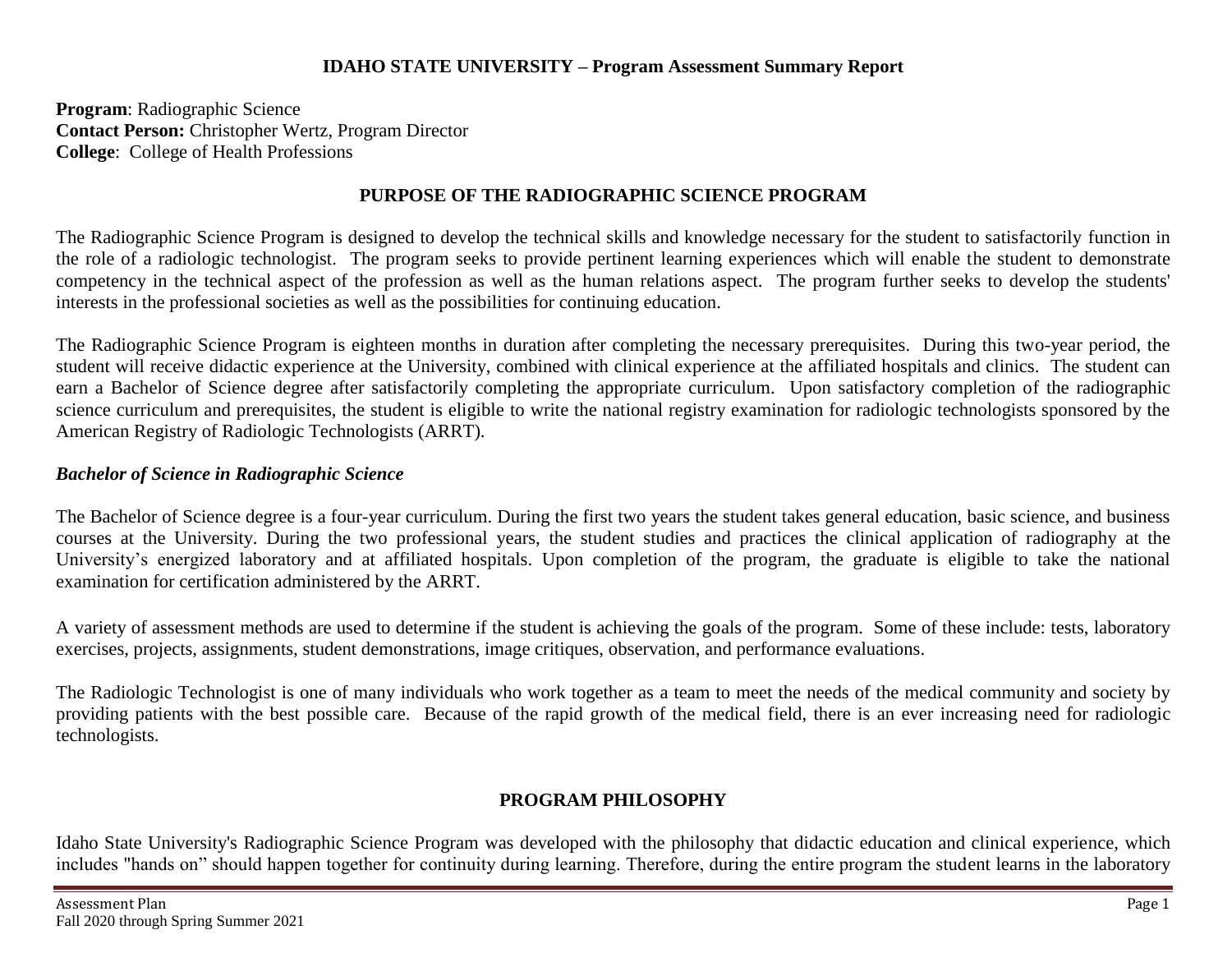setting and applies those skills acquired in the clinical setting. This happens on a weekly basis. Furthermore, in the classroom students acquire the theoretical information necessary to perform as technologists. The next step involves laboratory experiences where the opportunity to apply technological skills is acquired by using phantoms and simulations. Students then progress and perfect their skills by working with technologists in a clinical environment. Additionally, several of the classes are taught by the Physics, Biology, and Healthcare Administration Faculties. This is atypical of most Radiographic Science programs and is a unique feature that sets the program apart from other programs. Our philosophy is students who learn from experts become experts. When graduation approaches students are ready to enter the profession confidently.

## **MISSION STATEMENT**

The Mission of the Radiographic Science Program is to provide students with both the academic and technical foundations to competently and safely perform Radiologic procedures, to prepare qualified imaging technologists who will ethically respond to the needs of patients with technical competence and compassion, and to assume a vital professional role as a medical team member.

#### *Vision*

Prepare leaders in radiography for today and tomorrow by providing baccalaureate education.

### *Core Values*

- Academics promoting excellence in all academic endeavors.
- Knowledge recognizing the significance of new knowledge in a profession that is predisposed to change while maintaining traditional values and emphasizing the needs of the patient.
- Dedication to help meet the statewide and regional needs by providing access to quality education to prospective students.
- Community to help meet the needs of the community in the health care setting by providing competent, qualified, technologists who are eligible upon graduation to sit for the national certification examination in radiography sponsored by the American Registry of Radiologic Technologists (ARRT).

## **PROGRAM GOALS/OUTCOMES**

### **The Radiographic Science Program faculty promotes knowledge and discovery for all students in our program by committing to the following goals:**

- 1. Students will use critical thinking and problem-solving skills**.**
- 2. Students/graduates will be clinically competent.
- 3. Students will be able to effectively communicate.
- 4. Students will demonstrate the importance of professional growth and development.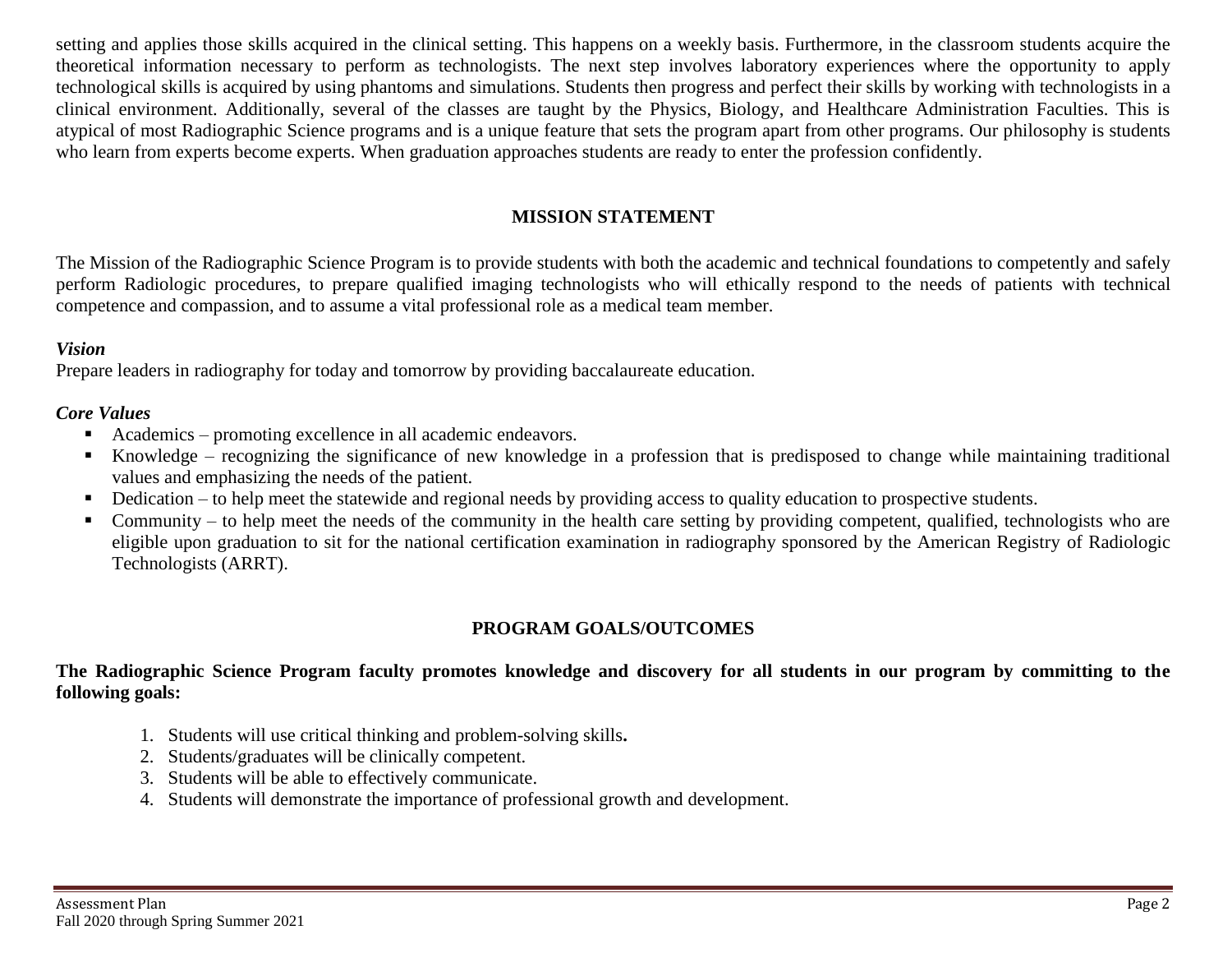### **Student Driven Effectiveness Assessment**

The Radiographic Science Program and the Division of Health Sciences also administers a Student Driven Effectiveness Assessment each semester. This assessment is a method used to evaluate the program from the vantage point of our customer, the student. Continuous Quality Improvement guides program officials in looking for opportunities to improve in all aspects of the collegiate experience provided to our customer. The assessment includes a four question evaluation administered at the end of each semester. Students are asked to answer the following questions:

- 1. Has the Radiographic Science Program met your expectations?
- 2. Would you recommend the Radiographic Program to another student?
- 3. List the Top 3 Positive experiences this semester.
- 4. List 3 things that would enhance the experience in the Radiographic Science Program.

This assessment tool, which includes all student responses, an evaluation by faculty, an action plan, follow-up, and all survey results, can be reviewed on the department Web site. It is titled "Division of Health Sciences Student Driven Effectiveness Assessment Plan, and is located at the bottom of the page at the following hyperlink:

[Division of Health Sciences Student Driven Effectiveness](http://www.isu.edu/radsci/admindata.shtml) Assessment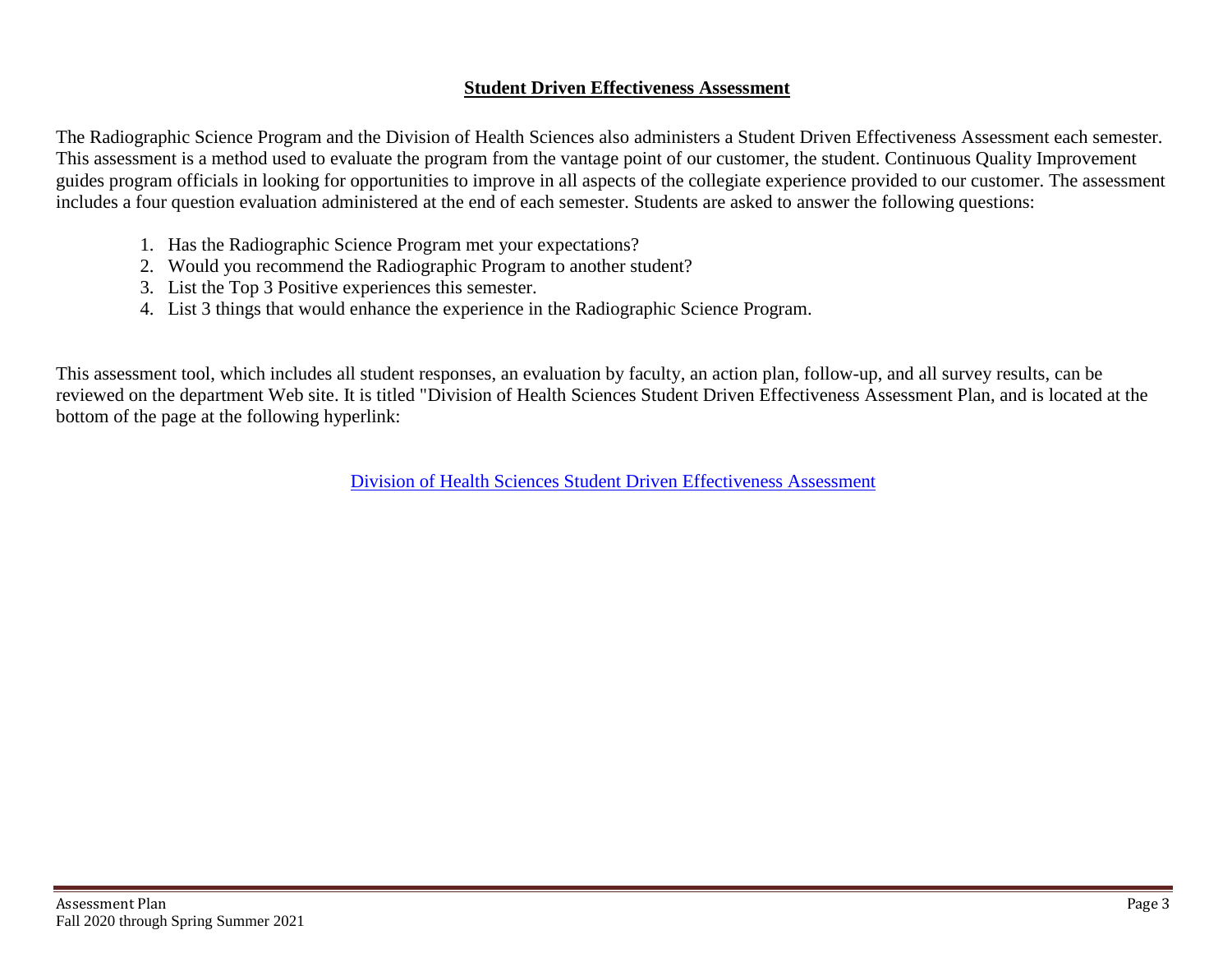# **Outcomes Assessment Plan**

## **Radiographic Science Program**

# **The Radiographic Science Program at Idaho State University will provide a quality and diverse education that enables our graduates to become a valuable member of the health care team.**

(The cycle of assessment for the plans below was August 2020 – July 2021)

| Goal 1: Students will use critical thinking and problem-solving skills.                        |                                                                |                                                                                                            |                                        |                                                                                            |                                                                                                                                                                                                                                                                                                            |  |
|------------------------------------------------------------------------------------------------|----------------------------------------------------------------|------------------------------------------------------------------------------------------------------------|----------------------------------------|--------------------------------------------------------------------------------------------|------------------------------------------------------------------------------------------------------------------------------------------------------------------------------------------------------------------------------------------------------------------------------------------------------------|--|
| Outcome                                                                                        | <b>Measurement Tool</b>                                        | <b>Benchmark</b>                                                                                           | <b>Timeframe/Res</b><br>ponsible Party | <b>Results</b>                                                                             | <b>Analysis/Action Plan</b>                                                                                                                                                                                                                                                                                |  |
| 1. Students will<br>select appropriate<br>scholarly and peer-<br>reviewed journal<br>articles. | RS 4450 Annotated<br>Bibliography rubric<br>criteria "Article" | Average score<br>$>90\%$ for the<br>"article" criteria<br>on both annotated<br>bibliography<br>assignments | $4th$ semester<br>Course instructor    | $n=21$<br>$2016 = 96\%$<br>$2017=98\%$ (n=20)<br>2018=99%<br>$2019=99\%$ (n=20)<br>$2020=$ | Action:                                                                                                                                                                                                                                                                                                    |  |
| 2. Students will<br>modify routine<br>imaging parameters<br>for trauma patients.               | RS 3340 Lab Trauma<br>Scenario assessment                      | Average score $\geq$ 4<br>on a 5 point<br>Likert scale                                                     | $1st$ semester                         | $n=21$<br>$2016=4$<br>$2017=4.9*$<br>$2018=4.5$<br>$2019=4^{\circ}$<br>$2020=$             | *Note: In 2017 only 1 trauma scenario of a cross-table<br>lateral hip was used based on available time in the lab<br>curriculum.<br>^Note: In 2019 the measure was split so RS 3340 and<br>RS 3341 each had their own measure. Previously the<br>measure was combined results from RS 3340/3341<br>Action: |  |
|                                                                                                | RS 3341 Lab Trauma<br>Scenario assessment                      | Average score $\geq$ 4<br>on a 5 point<br>Likert scale                                                     | $2nd$ semester                         | $n = 21$<br>$2019$ =unavailable*<br>$2020=$                                                | In 2019, measure for RS 3341 was separated from RS<br>3340/3341 measure.<br>*In Spring 2020 (2019 assessment year) COVID<br>required online instruction. No trauma lab scenarios<br>were used.<br><b>Action:</b>                                                                                           |  |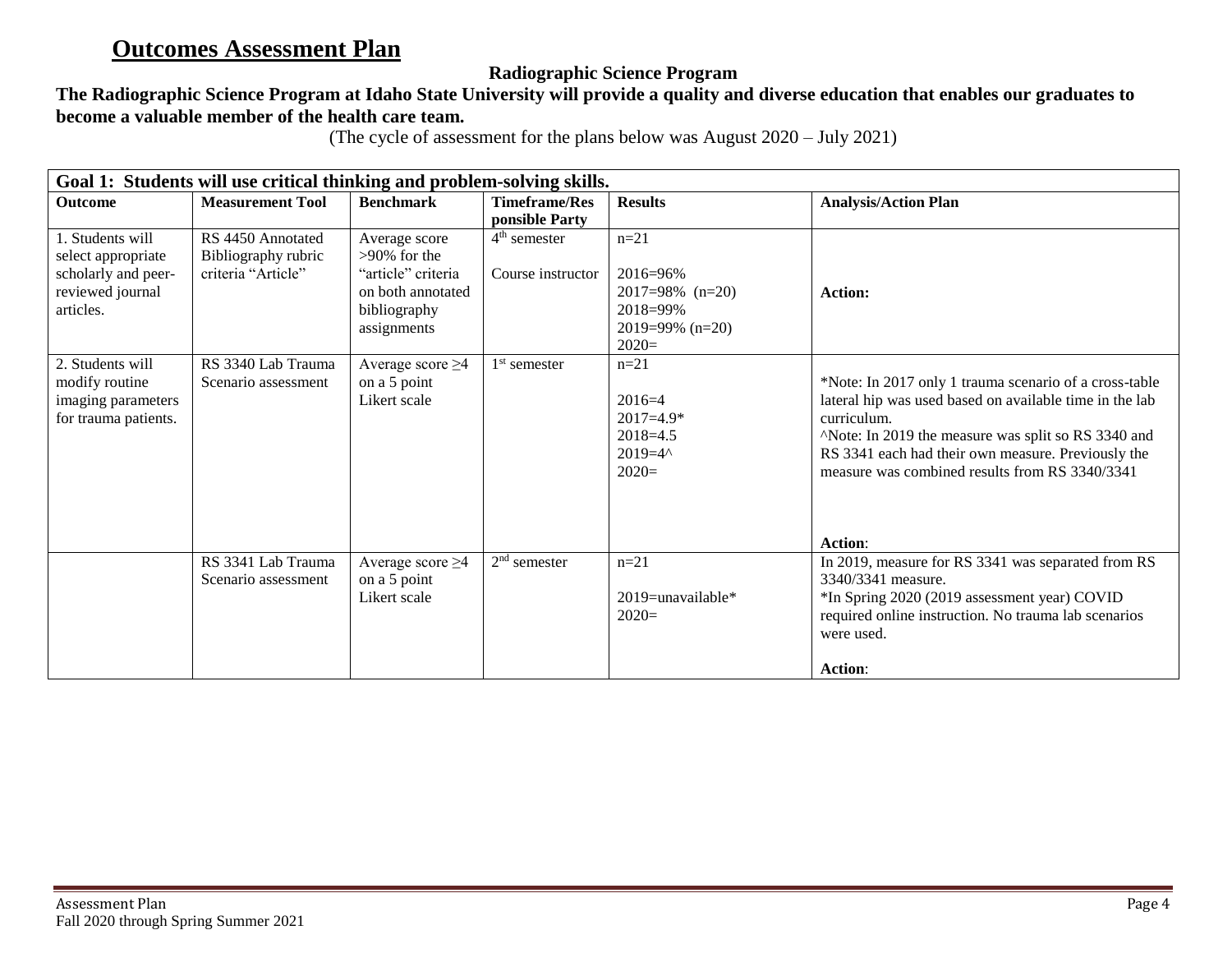| Goal #2: Students/graduates will be clinically competent. |                                                                   |                                                                                        |                                               |                                                                                                                                    |                                                                                                                                             |  |
|-----------------------------------------------------------|-------------------------------------------------------------------|----------------------------------------------------------------------------------------|-----------------------------------------------|------------------------------------------------------------------------------------------------------------------------------------|---------------------------------------------------------------------------------------------------------------------------------------------|--|
| <b>Outcome</b>                                            | <b>Measurement Tool</b>                                           | <b>Benchmark</b>                                                                       | <b>Timeframe/Res</b><br>ponsible Party        | <b>Results</b>                                                                                                                     | <b>Analysis/Action Plan</b>                                                                                                                 |  |
| 1. Students will<br>apply positioning<br>skills.          | RS 3340<br>Score on positioning<br>criteria during lab test<br>#5 | Each position is<br>worth 2 points.<br>There are 4<br>projections per<br>lab test. The | 1 <sup>st</sup> Semester<br>Course Instructor | $n = 21$<br>2018=97.6%<br>2019=95.5%<br>$2020=$ *                                                                                  | *In 2020 the measurement tool was moved from Lab<br>Test #3 to Lab Test #5<br><b>Action:</b>                                                |  |
|                                                           |                                                                   | average<br>positioning score<br>will be $> 90\%$                                       |                                               |                                                                                                                                    |                                                                                                                                             |  |
| 2. Students will<br>demonstrate                           | RS 3388 Radiation<br>Protection-                                  | Average score ><br>85%.                                                                | $2nd$ Semester                                | $n = 21$                                                                                                                           | *In 2020 benchmark was increased to 85%                                                                                                     |  |
| knowledge in<br>radiation protection.                     | Comprehensive Final<br><b>Exam Grades</b>                         |                                                                                        | Course Instructor                             | $2013 = 94\%$<br>2014=unavailable<br>2015=93%<br>2016=86% $(n=20)$<br>$2017 = 84\%$<br>2018=88%<br>$2019=92\%$ (n=20)<br>$2020=$ * | <b>Action:</b>                                                                                                                              |  |
|                                                           | Student quarterly<br>dosimetry reports                            | No student will<br>have $>50$ mrem<br>exposure in any<br>quarter                       | End of each<br>quarter<br>Program<br>Director | $n=42$<br># of instances of dosimetry<br>readings $>50$ mrem in a<br>quarter                                                       | *In 2020 the benchmark was increased to 50 mrem, still<br>half of ISU's acceptable limit and still 6 times less than<br>the national limit. |  |
|                                                           |                                                                   |                                                                                        |                                               | $2017=2$ (n=41)<br>$2018=4$<br>$2019=7$ (n=41)<br>$2020=$ *                                                                        | <b>Action:</b>                                                                                                                              |  |

Е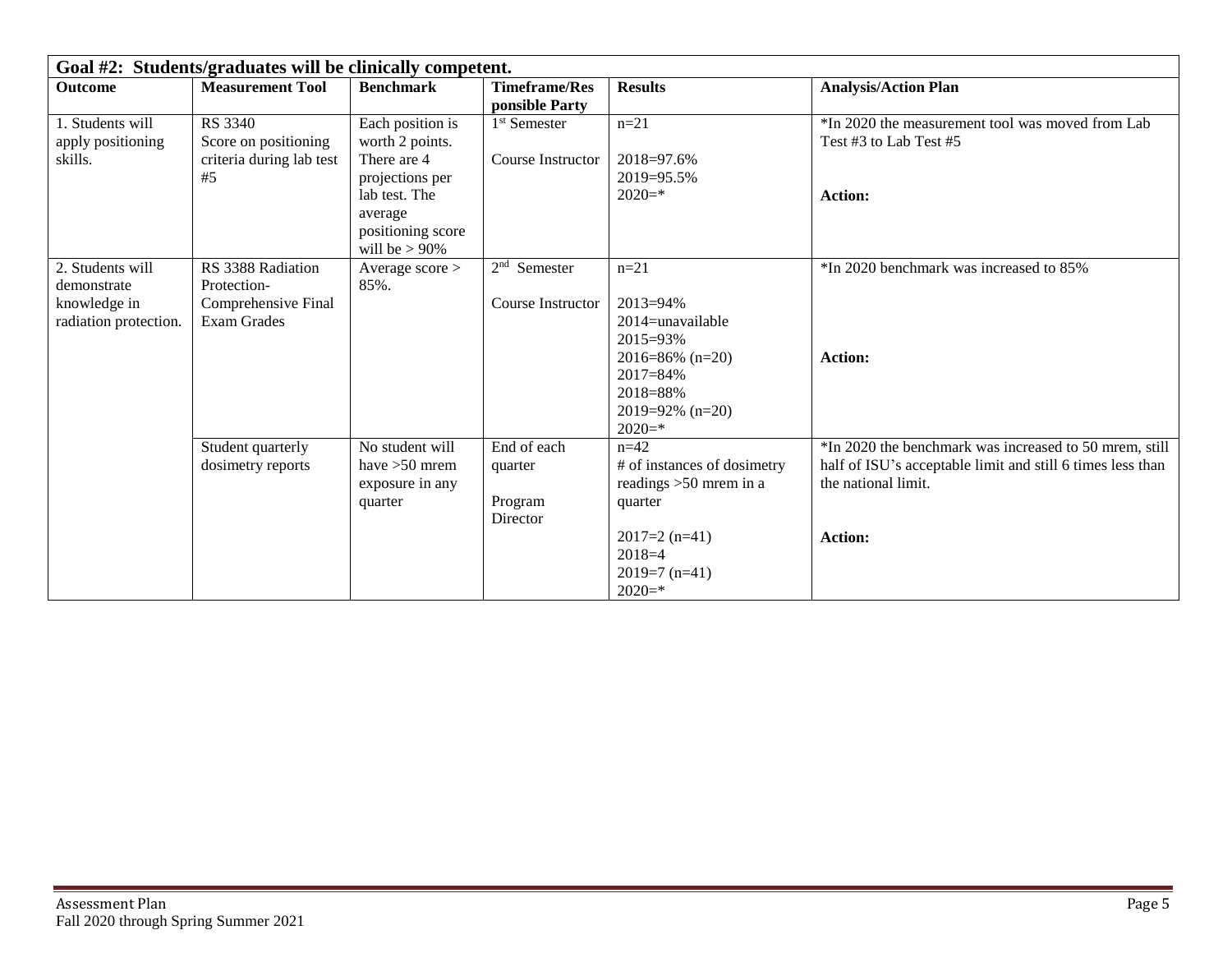| Goal 3: Students will be able to effectively communicate. |                         |                      |                      |                    |                                                       |  |
|-----------------------------------------------------------|-------------------------|----------------------|----------------------|--------------------|-------------------------------------------------------|--|
| <b>Outcome</b>                                            | <b>Measurement Tool</b> | <b>Benchmark</b>     | <b>Timeframe/Res</b> | <b>Results</b>     | <b>Analysis/Action Plan</b>                           |  |
|                                                           |                         |                      | ponsible Party       |                    |                                                       |  |
| 1. Students will                                          | RS 4450 quiz "ASRT      | All students will    | 4th Semester         | $n=21$             | *In 2020 grading criteria for the quiz was changed to |  |
| write clearly using                                       | Style Guide"            | receive a $>90\%$ at |                      |                    | only allow 1 attempt or add a time limit to the quiz  |  |
| AMA and ASRT                                              |                         | on the quiz          | Course Instructor    | $2016 = 96\%$      |                                                       |  |
| style format.                                             |                         |                      |                      | $2017=98\%$ (n=20) | <b>Action:</b>                                        |  |
|                                                           |                         |                      |                      | $2018 = 94\%$      |                                                       |  |
|                                                           |                         |                      |                      | $2019 = 95\%$      |                                                       |  |
|                                                           |                         |                      |                      | $2020=$ *          |                                                       |  |
| 2. Students will                                          | RS 3340 Lab final       | Average score        | $1st$ semester       | $n=21$             |                                                       |  |
| demonstrate proper                                        | "patient intake" score  | $>90\%$              |                      |                    | <b>Action:</b>                                        |  |
| and effective                                             |                         |                      | Course instructor    | 2018=98.6%         |                                                       |  |
| communication                                             |                         |                      |                      | 2019=96.6%         |                                                       |  |
| with patients during                                      |                         |                      |                      | $2020=$            |                                                       |  |
| an exam.                                                  |                         |                      |                      |                    |                                                       |  |
|                                                           | <b>RS 4488</b>          | Average score        | $3rd$ semester       | $n=21$             |                                                       |  |
|                                                           | Communication audit     | $>90\%$              |                      |                    | <b>Action:</b>                                        |  |
|                                                           | form                    |                      | Clinical             | $2019 = 94\%$      |                                                       |  |
|                                                           |                         |                      | Coordinator          | $2020=$            |                                                       |  |

E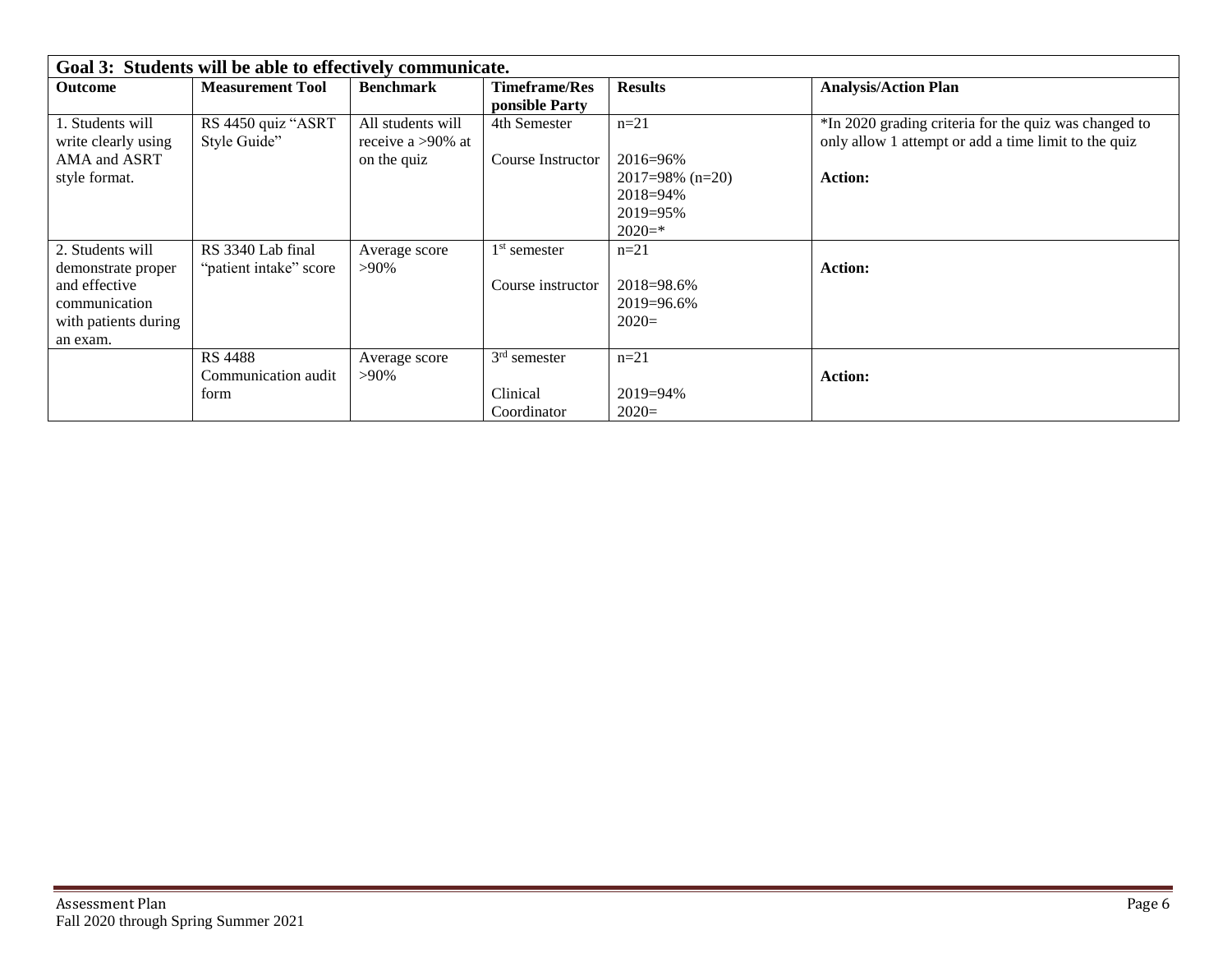| Goal #4: Students will demonstrate the importance of professional growth and development.                       |                                                                                                                                       |                                                                                                                                                                       |                                        |                                                                                                   |                             |  |
|-----------------------------------------------------------------------------------------------------------------|---------------------------------------------------------------------------------------------------------------------------------------|-----------------------------------------------------------------------------------------------------------------------------------------------------------------------|----------------------------------------|---------------------------------------------------------------------------------------------------|-----------------------------|--|
| <b>Outcome</b>                                                                                                  | <b>Measurement Tool</b>                                                                                                               | <b>Benchmark</b>                                                                                                                                                      | <b>Timeframe/Res</b><br>ponsible Party | <b>Results</b>                                                                                    | <b>Analysis/Action Plan</b> |  |
| 1. Students will<br>advance<br>professionally by<br>performing<br>qualitative research.                         | RS 4430, Senior<br>students will develop<br>a poster presentation<br>and submit the work<br>to a professional<br>society competition. | All students will<br>receive a $>80\%$ at<br>the completion of<br>the poster and will<br>place $1st$ , $2nd$ , or<br>3 <sup>rd</sup> place at the<br>ISRT conference. | 5th Semester<br>Faculty                | $n = 21$<br>$2015 = 100%$<br>2016=100%<br>$2017=100\%$ (n=20)<br>2018=100%<br>$2019=100\%$ (n=20) | <b>Action:</b>              |  |
| 2. Students will<br>advance<br>professionally by<br>joining state and<br>national<br>professional<br>societies. | ASRT membership                                                                                                                       | All students will<br>join the ASRT                                                                                                                                    | Program<br>Director                    | $n = 42$<br>2016=100%<br>$2017=100\%$ (n=41)<br>2018=100%<br>$2019=100\%$ (n=41)                  | <b>Action:</b>              |  |
|                                                                                                                 | ISRT membership                                                                                                                       | All students will<br>join the ISRT                                                                                                                                    | Clinical<br>Coordinator                | $n=42$<br>2016=100%<br>$2017=100\%$ (n=41)<br>2018=100%<br>$2019=100\%$ (n=41)                    | <b>Action:</b>              |  |
| 3. Students will<br>demonstrate<br>professional growth<br>and development at<br>clinicals                       | RS 4488 Final<br><b>Clinical Evaluation</b>                                                                                           | All students will<br>achieve a score of<br>$\geq$ 80% on the<br>overall evaluation                                                                                    | Clinical<br>Coordinator                | $n=21$<br>$2020=$                                                                                 | <b>Action:</b>              |  |

Е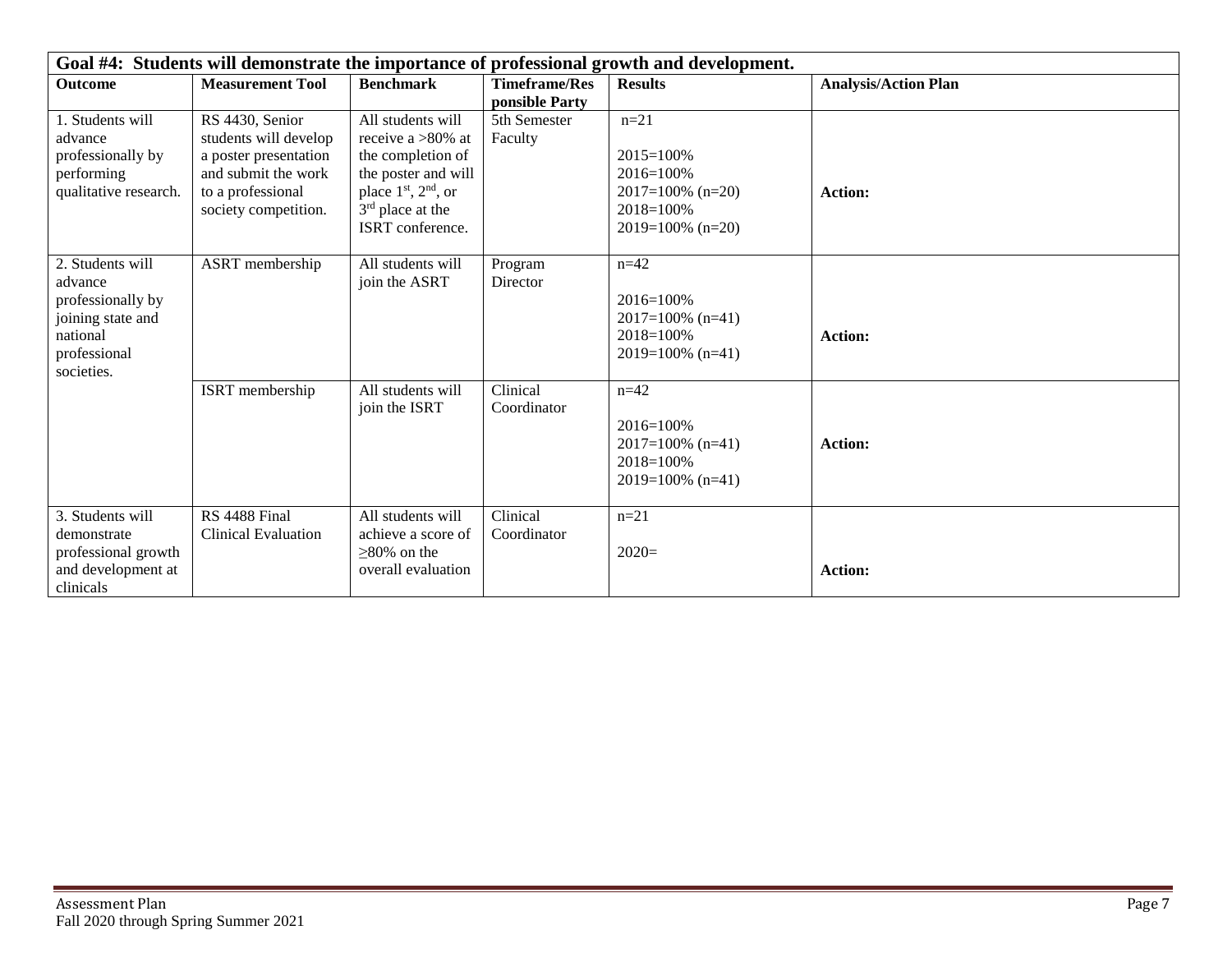| Program Effectiveness Measures (1/1/2020-12/31/2020)                                                                   |                                                                          |                                                                                     |                                                                                      |                                                                                                                                      |                                                                                                                                                                                                                                                                                                                                                                                                                                                                                                                                                             |  |
|------------------------------------------------------------------------------------------------------------------------|--------------------------------------------------------------------------|-------------------------------------------------------------------------------------|--------------------------------------------------------------------------------------|--------------------------------------------------------------------------------------------------------------------------------------|-------------------------------------------------------------------------------------------------------------------------------------------------------------------------------------------------------------------------------------------------------------------------------------------------------------------------------------------------------------------------------------------------------------------------------------------------------------------------------------------------------------------------------------------------------------|--|
| <b>Outcome</b>                                                                                                         | <b>Measurement Tool</b>                                                  | <b>Benchmark</b>                                                                    | <b>Timeframe/Res</b><br>ponsible Party                                               | <b>Results</b>                                                                                                                       | <b>Analysis/Action Plan</b>                                                                                                                                                                                                                                                                                                                                                                                                                                                                                                                                 |  |
| 1. Students will pass<br>the national<br>certification<br>examination on the<br>$1st$ attempt.                         | National Certification<br>Exam 1st Time Pass<br>Rates                    | 100% each year                                                                      | 6 months post<br>graduation (or<br>upon completion<br>by all)<br>Program<br>Director | 2016: 80% (16/20)<br>2017: 100% (21/21)<br>2018: 100% (19/19)*<br>2019: 90% (19/21)<br>2020: 100% (19/19)<br>5 year average $= 94\%$ | Both 2019 and 5 year benchmark were not met. All<br>students from the 2016 cohort passed the ARRT<br>registry by the 2 <sup>nd</sup> attempt; students from the 2019<br>cohort have not retaken the exam yet. Program faculty<br>reviewed the scores of those who did not pass on the 1 <sup>st</sup><br>attempt to analyze for patterns or deficiency in program<br>curriculum and teaching, but no patterns or<br>commonalities were identified. *In 2018, 1 student who<br>completed the program did not take the ARRT exam.<br>Will continue to monitor |  |
| 2a. Students who<br>are actively seeking<br>a job will be<br>gainfully employed<br>within 6 months<br>post-graduation. | <b>Graduate Survey</b><br>Or "word of mouth"<br>On line Alumni<br>Survey | 75% or higher<br>yearly<br>75% 5 year<br>average                                    | post graduation<br>survey<br>Program<br>Director/Clinical<br>Coordinator             | 2016: 100% (20/20)<br>2017: 100% (21/21)<br>2018: 100% (20/20)<br>2019: 100% (21/21)<br>2020:<br>5 year average $=$                  | Benchmark was met in 2019 and for the 5 year average.                                                                                                                                                                                                                                                                                                                                                                                                                                                                                                       |  |
| 2b. Job Placement<br>Rate 1 year from<br>graduation for<br>those actively<br>seeking a job.                            | Graduate Survey or<br>"word of mouth"<br>On line Alumni<br>Survey        | 75% of those<br>actively seeking<br>employment<br>within 12 months<br>of graduation | 12 months post<br>graduation<br>Program<br>Director/Clinical<br>Coordinator          | 2016: 100% (20/20)<br>2017: 100% (21/21)<br>2018: 100% (18/18)<br>2019: 100% (21/21)<br>2020:<br>5 year average $=$                  | Benchmark was met in 2019 and for the 5 year average.                                                                                                                                                                                                                                                                                                                                                                                                                                                                                                       |  |
| 3. Students will<br>complete the<br>program.                                                                           | Graduation roster                                                        | 100%                                                                                | End of program<br>Program<br>Director                                                | 2016: 100% (20/20)<br>2017: 100% (21/21)<br>2018: 95% (20/21)<br>2019: 100% (21/21)<br>2020: 100% (21/21)                            | Benchmark for 2019 was met.                                                                                                                                                                                                                                                                                                                                                                                                                                                                                                                                 |  |
| 4. Graduates will be<br>satisfied with their<br>education by feeling<br>prepared for their 1 <sup>st</sup><br>job.     | <b>Graduate Exit Survey</b>                                              | $\geq$ 4 (5 point scale)                                                            | Graduate Alumni<br>Survey<br>Program<br>Director                                     | $n = 21$<br>$2016: 4.75$ (n=20)<br>$2017: 4.43$ (n=21)<br>2018: $4.54$ (n=11)<br>2019: 4.95 $(n=21)$<br>2020:                        | Benchmark met.<br>An online survey was used for 2018, which may have<br>decreased the response rate. Using a paper survey at the<br>senior luncheon may increase the response rate                                                                                                                                                                                                                                                                                                                                                                          |  |

Е